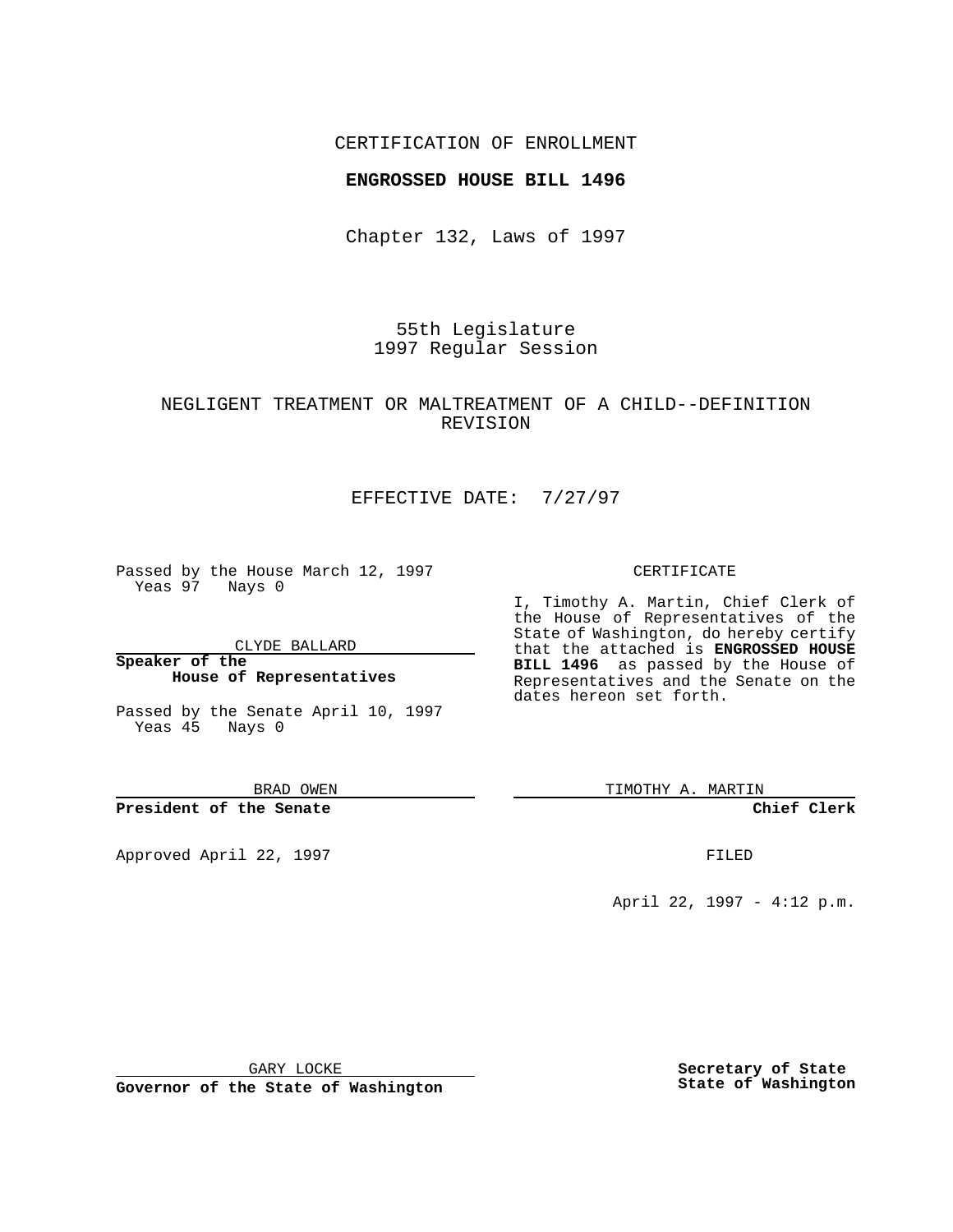# **ENGROSSED HOUSE BILL 1496** \_\_\_\_\_\_\_\_\_\_\_\_\_\_\_\_\_\_\_\_\_\_\_\_\_\_\_\_\_\_\_\_\_\_\_\_\_\_\_\_\_\_\_\_\_\_\_

\_\_\_\_\_\_\_\_\_\_\_\_\_\_\_\_\_\_\_\_\_\_\_\_\_\_\_\_\_\_\_\_\_\_\_\_\_\_\_\_\_\_\_\_\_\_\_

Passed Legislature - 1997 Regular Session

#### **State of Washington 55th Legislature 1997 Regular Session**

**By** Representatives Benson, Cooke, Mulliken, Dunshee, Linville, Sheahan, Gombosky, Carrell, Sterk, McMorris and Kastama

Read first time 01/28/97. Referred to Committee on Law & Justice.

 AN ACT Relating to the definition of negligent treatment of a child; amending RCW 26.44.020; and creating a new section.

BE IT ENACTED BY THE LEGISLATURE OF THE STATE OF WASHINGTON:

 NEW SECTION. **Sec. 1.** The legislature finds that housing is frequently influenced by the economic situation faced by the family. This may include siblings sharing a bedroom. The legislature also finds that the family living situation due to economic circumstances in and of itself is not sufficient to justify a finding of child abuse, negligent treatment, or maltreatment.

 **Sec. 2.** RCW 26.44.020 and 1996 c 178 s 10 are each amended to read as follows:

For the purpose of and as used in this chapter:

 (1) "Court" means the superior court of the state of Washington, juvenile department.

 (2) "Law enforcement agency" means the police department, the prosecuting attorney, the state patrol, the director of public safety, or the office of the sheriff.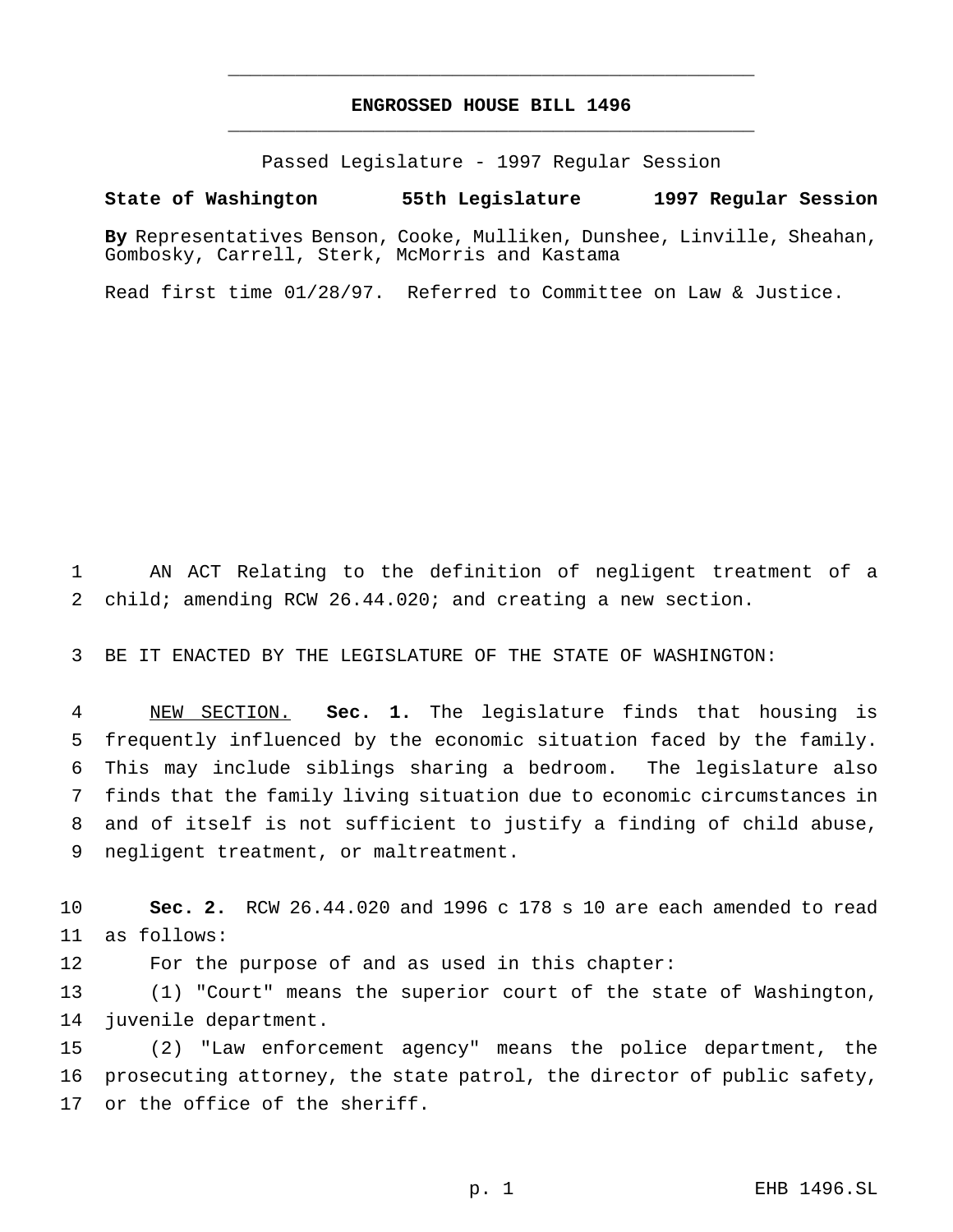(3) "Practitioner of the healing arts" or "practitioner" means a person licensed by this state to practice pediatric medicine and surgery, optometry, chiropractic, nursing, dentistry, osteopathic medicine and surgery, or medicine and surgery or to provide other health services. The term "practitioner" shall include a duly accredited Christian Science practitioner: PROVIDED, HOWEVER, That a person who is being furnished Christian Science treatment by a duly accredited Christian Science practitioner shall not be considered, for that reason alone, a neglected person for the purposes of this chapter. (4) "Institution" means a private or public hospital or any other

facility providing medical diagnosis, treatment or care.

 (5) "Department" means the state department of social and health services.

 (6) "Child" or "children" means any person under the age of eighteen years of age.

 (7) "Professional school personnel" shall include, but not be limited to, teachers, counselors, administrators, child care facility personnel, and school nurses.

 (8) "Social service counselor" shall mean anyone engaged in a professional capacity during the regular course of employment in encouraging or promoting the health, welfare, support or education of children, or providing social services to adults or families, including mental health, drug and alcohol treatment, and domestic violence programs, whether in an individual capacity, or as an employee or agent of any public or private organization or institution.

 (9) "Psychologist" shall mean any person licensed to practice psychology under chapter 18.83 RCW, whether acting in an individual capacity or as an employee or agent of any public or private organization or institution.

 (10) "Pharmacist" shall mean any registered pharmacist under the provisions of chapter 18.64 RCW, whether acting in an individual capacity or as an employee or agent of any public or private organization or institution.

 (11) "Clergy" shall mean any regularly licensed or ordained minister, priest or rabbi of any church or religious denomination, whether acting in an individual capacity or as an employee or agent of any public or private organization or institution.

 (12) "Abuse or neglect" shall mean the injury, sexual abuse, sexual exploitation, negligent treatment, or maltreatment of a child, adult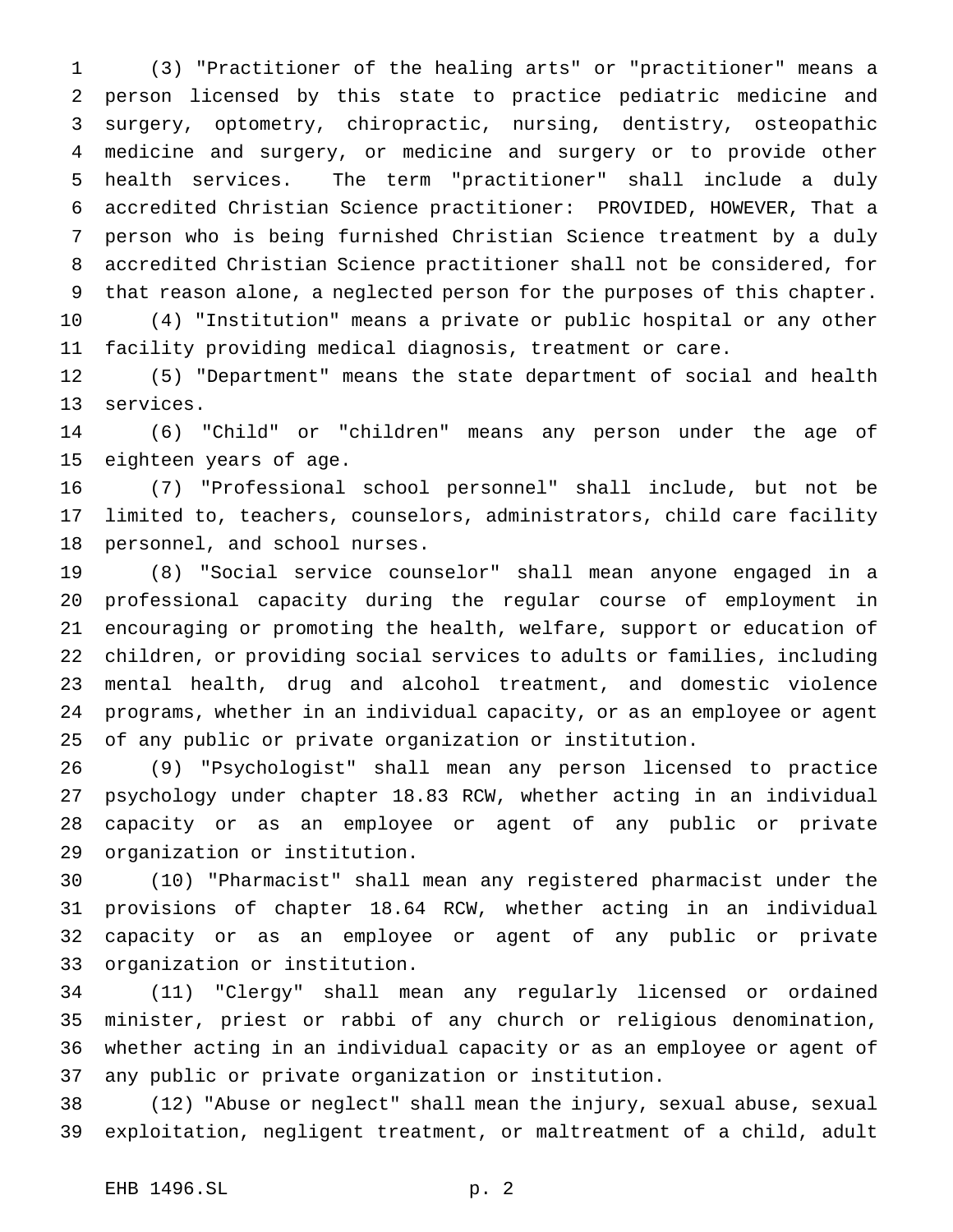dependent, or developmentally disabled person by any person under circumstances which indicate that the child's or adult's health, welfare, and safety is harmed. An abused child is a child who has been subjected to child abuse or neglect as defined herein.

 (13) "Child protective services section" shall mean the child protective services section of the department.

 (14) "Adult dependent persons" shall be defined as those persons over the age of eighteen years who have been found to be legally incompetent or disabled pursuant to chapter 11.88 RCW.

 (15) "Sexual exploitation" includes: (a) Allowing, permitting, or encouraging a child to engage in prostitution by any person; or (b) allowing, permitting, encouraging, or engaging in the obscene or pornographic photographing, filming, or depicting of a child by any person.

 (16) "Negligent treatment or maltreatment" means an act or omission which evidences a serious disregard of consequences of such magnitude as to constitute a clear and present danger to the child's health, 18 welfare, and safety. The fact that siblings share a bedroom is not, in 19 and of itself, "negligent treatment or maltreatment."

 (17) "Developmentally disabled person" means a person who has a disability defined in RCW 71A.10.020.

 (18) "Child protective services" means those services provided by the department designed to protect children from child abuse and neglect and safeguard the general welfare of such children and shall include investigations of child abuse and neglect reports, including reports regarding child care centers and family child care homes, and the development, management, and provision of or referral to services to ameliorate conditions which endanger the welfare of children, the coordination of necessary programs and services relevant to the prevention, intervention, and treatment of child abuse and neglect, and services to children to ensure that each child has a permanent home. In determining whether protective services should be provided, the department shall not decline to provide such services solely because of the child's unwillingness or developmental inability to describe the nature and severity of the abuse or neglect.

 (19) "Malice" or "maliciously" means an evil intent, wish, or design to vex, annoy, or injure another person. Such malice may be inferred from an act done in wilful disregard of the rights of another,